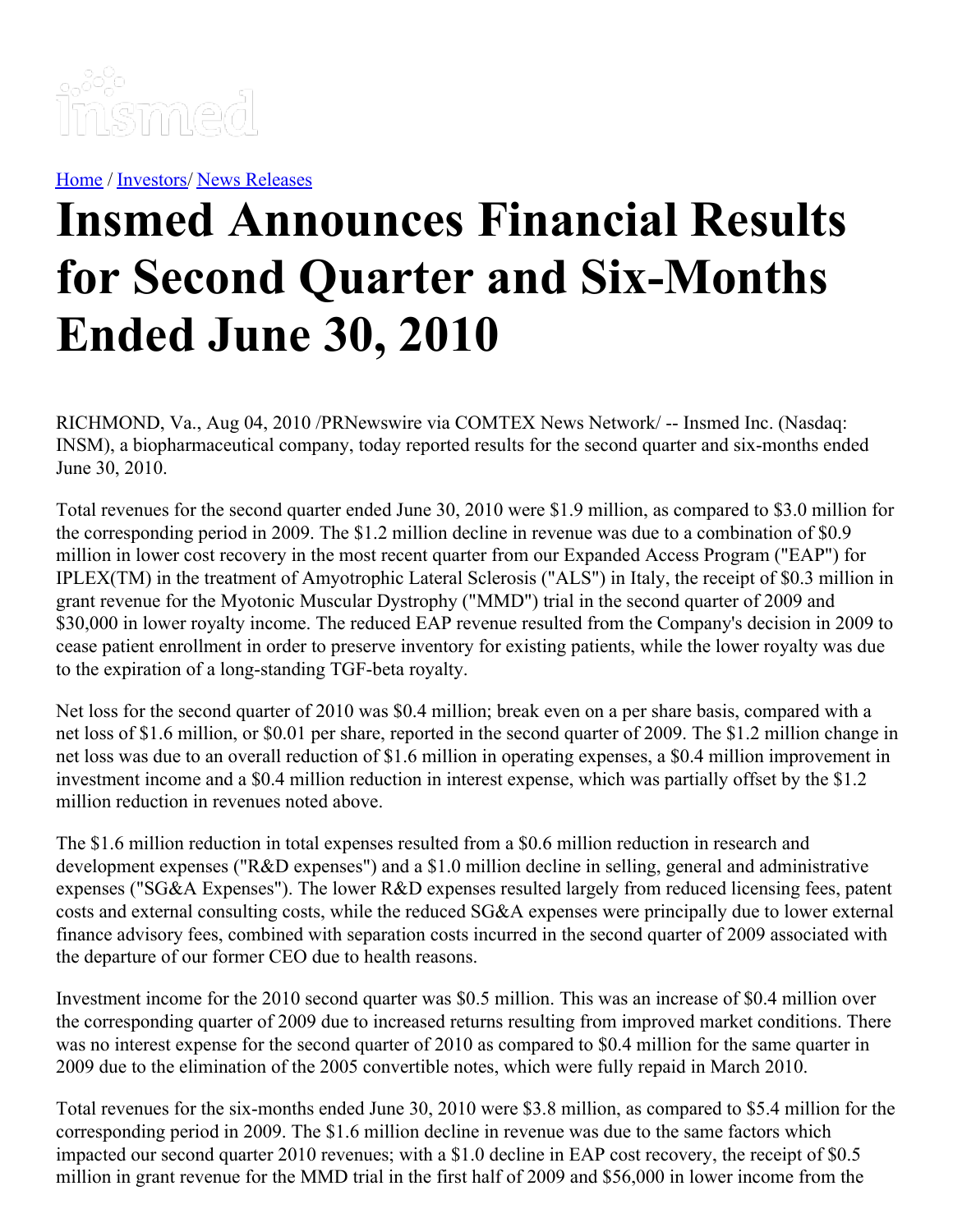expired TGF-beta royalty.

Net loss for the first half of 2010 was \$0.3 million; break even on a per share basis, compared with net income of \$116.2 million, or \$0.93 per share, reported in the first half of 2009. The \$116.5 million change was primarily due to the \$125.0 million after tax gain on sale of our follow on biologics ("FOB") assets to Merck in March 2009, together with the \$1.6 million reduction in revenues noted above, which were partially offset by an overall reduction of \$8.7 million in operating expenses, an \$0.8 million improvement in investment income and a \$0.6 million reduction in interest expense.

The \$8.7 million reduction in total expenses resulted from a \$5.8 million reduction in R&D expenses and a \$2.9 million decline in SG&A expenses. The lower R&D expenses reflected the elimination of manufacturing expenses following the sale of our FOB assets in March 2009, while the reduced SG&A expenses were principally due to lower personnel costs associated with the asset sale to Merck which were partially offset by the costs associated with the former CEO separation agreement during the first half of 2009.

Investment income for the first half of 2010 was \$0.9 million. This was an increase of \$0.8 million over the corresponding period of 2009, and was due to improved returns and a significantly higher cash balance invested for the full six-months of 2010. The reduction in interest expense for the first half of 2010 as compared to the same period in 2009 was entirely due to the elimination of the 2005 convertible notes, which were fully repaid in March 2010.

As of June 30, 2010, the Company had total cash, cash equivalents and short-term investments on hand of \$126.9 million, comprised of \$113.5 million in short-term investments, \$11.3 million in cash and cash equivalents and \$2.1 million in a certificate of deposit. This compares to \$124.3 million as of December 31, 2009. The \$2.6 million increase in cash, cash equivalents and short-term investments was due primarily to the receipt of a \$2.0 million income tax refund and a \$0.6 million improvement in unrealized gain on investments, as the net cash produced from operating activities of \$0.2 million was fully offset by the \$0.2 million final payment of our 2005 convertible notes.

## Conference Call

To participate in today's live 8:30 AM ET conference call, please dial 866-783-2141 (U.S. callers) or 857- 350-1600 (international), and provide passcode 25517370. A live webcast of the call will also be available at: <http://phx.corporate-ir.net/playerlink.zhtml?c=122332&s=wm&e=3220391>. Please allow extra time prior to the webcast to register, download and install any necessary audio software.

The webcast will be archived for 30 days, and a telephone replay of the call will be available for seven days, beginning at 11:30 AM ET on August 4th, at 888-286-8010 (U.S. callers) or 617-801-6888 (international), using passcode 15200240.

## About Insmed

Insmed Inc. is a biopharmaceutical company with unique protein development experience and a proprietary protein platform aimed at niche markets with unmet medical needs. For more information, please visit [http://www.insmed.com](http://www.insmed.com/).

## Forward-Looking Statements

This release contains forward-looking statements which are made pursuant to provisions of Section 21E of the Securities Exchange Act of 1934. Investors are cautioned that such statements in this release, including statements relating to business strategies, plans and objectives of management and our strategic review